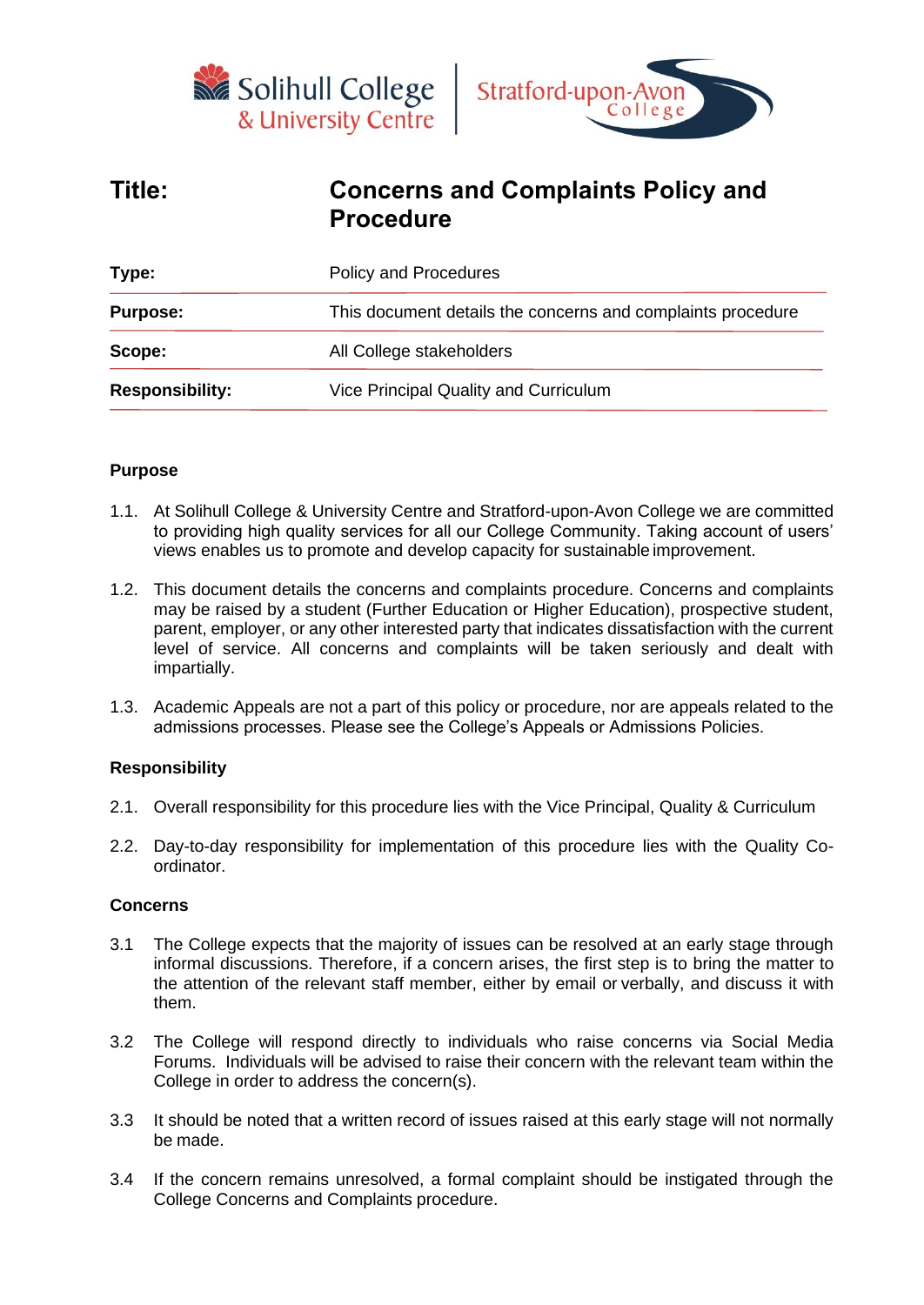## **Complaints**

## **Formal Complaints – Stage 1 of the Complaints Procedure**

- 4.1 Formal complaints are overseen by the Vice Principal for Quality & Curriculum
- 4.2 A formal complaint can be made in the followingways:

By Email: Sending a completed College Concern and Complaints Form (downloadable from the College Website and at the end of this document) as an attachment to [quality@solihull.ac.uk](mailto:quality.mailbox@solihull.ac.uk)

In Writing: Completing the College Concern and Complaints Form (also available from the Student Hub and Reception), and sending it to:

Quality Team, Management Admin, Solihull College & University Centre, Blossomfield Road, **Solihull** West Midlands. B91 1SB

- 4.3 An initial response to the complaint will be sent to the complainant, or to their representative, within 5 working days.
- 4.4 The complaint will be forwarded to a member of the College's Management Team who will take responsibility to fully investigate the matter and provide the complainant or their representative with a formal response within 10 workingdays.
- 4.5 If for any reason it is not possible to provide a formal response within 10 working days, the complainant will be informed as to the reason for the delay and kept informed of the progress of the investigation.

#### **Appeals – Stage 2 of the Complaints Procedure**

4.6 Should the complainant wish to appeal against the outcome of Stage 1, formal complaint, they should submit this appeal in writing, within 10 working days of the Stage 1 outcome, to:

Vice Principal, Quality & Curriculum, Solihull College & University Centre, Blossomfield Road, Solihull, B91 1SB

- 4.7 The Vice Principal Quality & Curriculum will fully investigate the appeal.
- 4.8 Stage 2 appeals may involve a face to face meeting with the complainant and their representative (where requested).
- 4.9 Following the outcome of the appeals stage, a formal response will be sent to the complainant, which outlines the College's final response and the completion of procedures.
- 4.10 This is the final stage of the College's complaints procedure.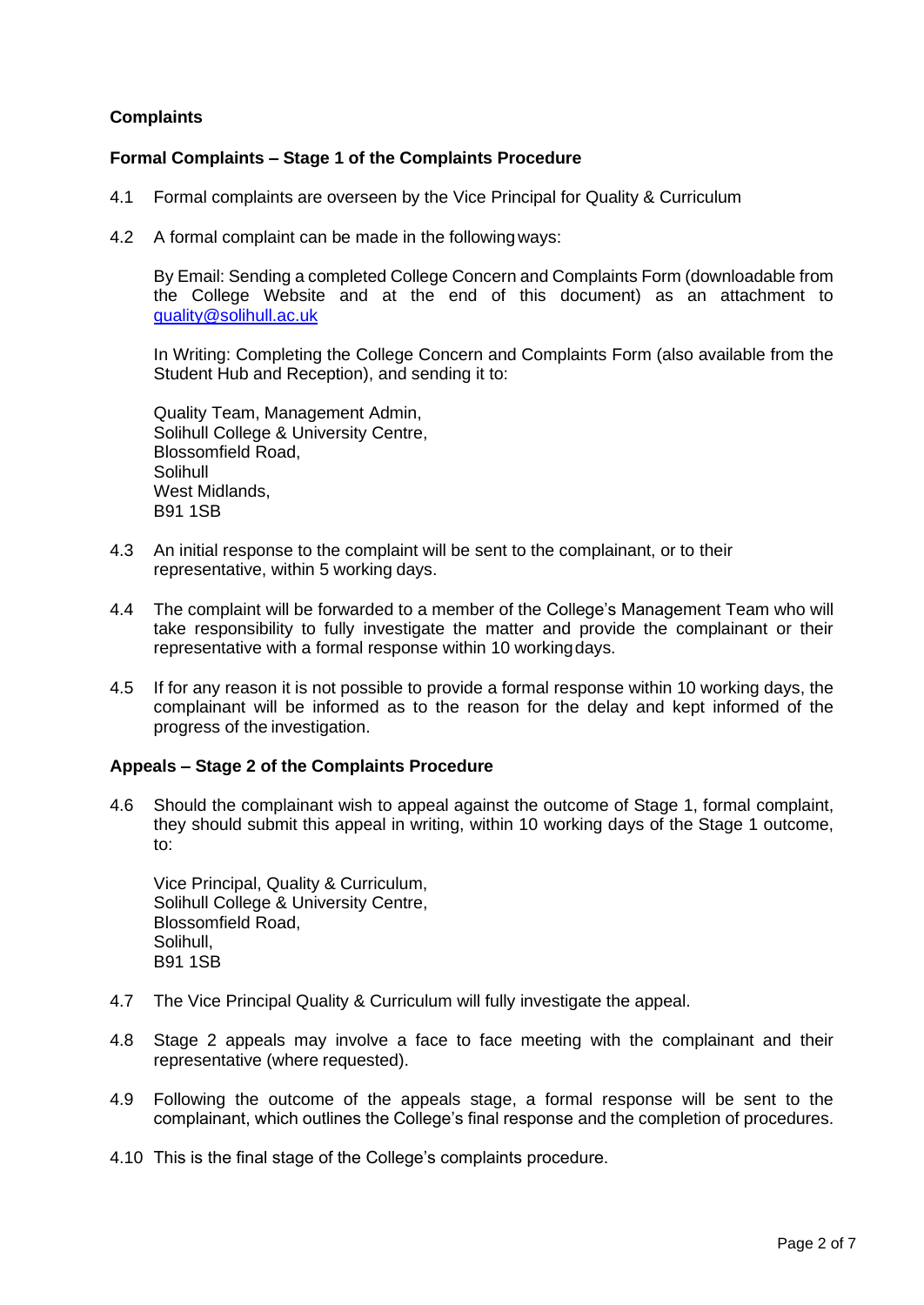## **Formal Complaints – External Resolution**

- 5.1 If a complainant is not satisfied with the outcome of the Stage 2 process, they have the opportunity to appeal to the appropriate external body.
- 5.2 If the complaint relates to a Further Education course funded by the Education & Skills Funding Agency (ESFA) and the above Complaints and Appeals Process has been exhausted, the complainant can contact the ESFA within three months of the complaint decision using the contact details below:

Customer Service Team, Education and Skills Funding Agency Cheylesmore House Quinton Road **Coventry** CV1 2WT

- 5.3 The ESFA Complaints Team can be e-mailed at: [complaints.esfa@education.gov.uk](mailto:complaints.esfa@education.gov.uk)
- 5.4 If the complaint relates to a Higher Education course, the complainant can appeal to the relevant partner University or Validating Body (Contact details are available from the Quality Team on request, or by clicking the links below).

[University of Northampton](https://searchtundra.northampton.ac.uk/?tag=57def9fe-ef88-462b-a8cc-06e5352fc9f2) [Newman University](http://www.newman.ac.uk/policies/2288/complaints-policies) [Oxford Brookes University](https://www.brookes.ac.uk/students/sirt/student-complaints/) **[Coventry University](https://www.coventry.ac.uk/the-university/key-information/registry/raising-a-concern-or-making-a-complaint/) [Pearson](https://qualifications.pearson.com/en/contact-us/feedback-and-complaints.html)** 

5.5 After seeking resolution with the partner University orValidating Body, if the complainant is still not satisfied, they have the opportunity to seek adjudication from the Office of Independent Adjudication (OIA). The OIA must receive details of the complaint within 12 months of the provider's decision and production of the Completion of Procedures letter.

Please see the OIA website for further information [www.oiahe.org.uk.](http://www.oiahe.org.uk/)

**5.6 Please note that it is normally a requirement of the ESFA & OIA that any complaint has completed Stage 1 and 2 of the College complaints procedure, and, if applicable, the procedure of the relevant partner University or Awarding Body.**

## **Policy**

- 6.1 The College will investigate a complaint thoroughly and objectively and it will be regularly monitored. The College aims to resolve complaints within 10 working days – however some complaints, especially if the issue is more complex, may take longer to resolve.
- 6.2 The College will contact the complainant to advise them if the investigation is likely to take more than 10 working days and keep them informed of progress by their preferred method of contact.
- 6.3 If a complaint is made against a member of College staff, the College will raise the details of the complaint with the member of staff concerned and involve them in subsequent investigations and resolution.
- 6.4 The College respects the right to confidentiality. If the complainant would like a concern to remain confidential, they need to raise this immediately. However, the complainant should be aware that a full investigation and resolution might not be possible if the request for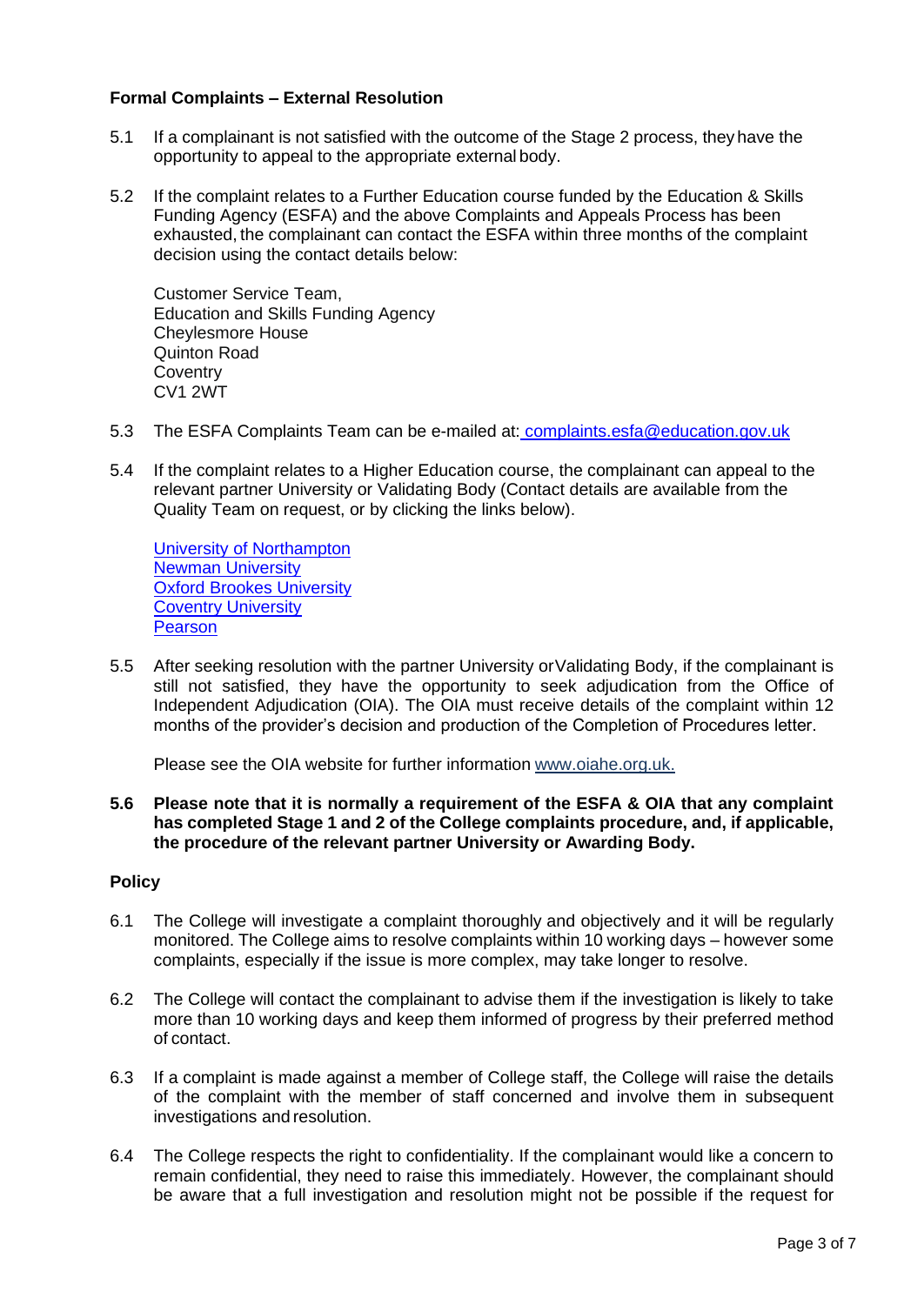confidentiality means that the College would be unable to fully communicate with individuals referred to in the complaint.

- 6.5 A Complaints Form should be completed with as much detail as possible but most importantly full name, date of birth and contact details. If the form is completed on behalf of a complainant, then the form must include full contact details of the complainant's representative. **We regret that the College is unable to accept or act upon anonymous complaints**.
- 6.6 All formal complaints will be recorded on the Complaints System and assigned to an Investigation Lead to fully investigate the issues raised.
- 6.7 Whilst it may not always be necessary to hold face-to-face meetings to resolve complaints, meetings may be arranged in order to aide investigations. If this occurs, the complainant has the right to be accompanied at the meetings by a friend or family member.
- 6.8 The audio recording of meetings is prohibited, unless the College feel that reasonable adjustments are warranted.
- 6.9 The College will continuously monitor a complaint until the issue has been resolved.
- 6.10 The College's decision will be communicated to the complainant by the College using the complainant's preferred method of contact.
- 6.11 The College will identify actions from complaints received to improve and develop its services.
- 6.12 The complaint will be closed on the Complaint System only when the issue has been resolved, or at the end of Stage 2.
- 6.13 The College will ensure that students will not be treated less favourably following their complaint. If this is found to be the case staff disciplinary procedures will be followed.
- 6.14 The College will ask for Equality and Diversity Information for example Gender and Ethnicity, to help to ensure sure that all people are treated fairly.
- 6.15 The College reserves the right not to pursue any malicious, vexatious or abusive complaints (i.e. complaints that are not true or use offensive or abusive language in communication to staff).
- 6.16 Complainants should be aware that our staff have the right to work in a pleasant and safe environment and any violent or abusive behaviour towards staff will not be tolerated.
- 6.17 All complaints must be raised within twelve months of the original issue so that evidence is available for the investigation.

## **Monitoring of Complaints**

7.1 The College monitors complaints carefully. A termly report on complaints is produced and shared with the Executive Management Team detailing issues raised, areas of study, timeliness of resolution and any subsequent actions. In addition, the College reports annually to its Governing Body on the operation of the Complaints Procedure and the views of complainants.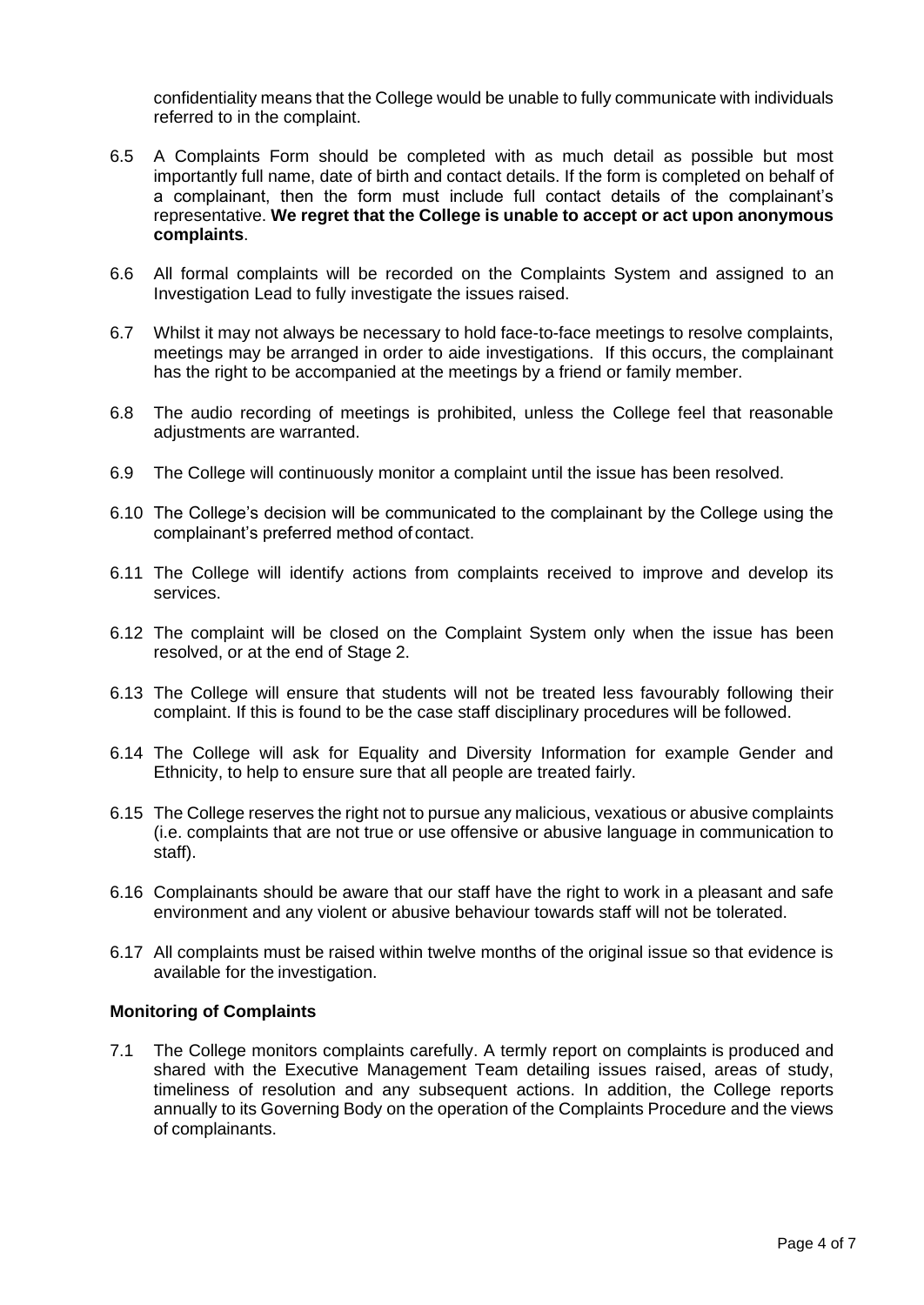| Author        | Date Created | <b>Approved By</b> | <b>Last Reviewed</b>           | <b>Next Review Date</b> |
|---------------|--------------|--------------------|--------------------------------|-------------------------|
| Rebecca Gater | 2015         | Corporation        | December 2020<br>December 2021 | December 2022           |

## **Publication:**

| <b>Staff Hub/Intranet:</b> | v |
|----------------------------|---|
| <b>Website:</b>            | v |
| <b>Student Hub:</b>        | v |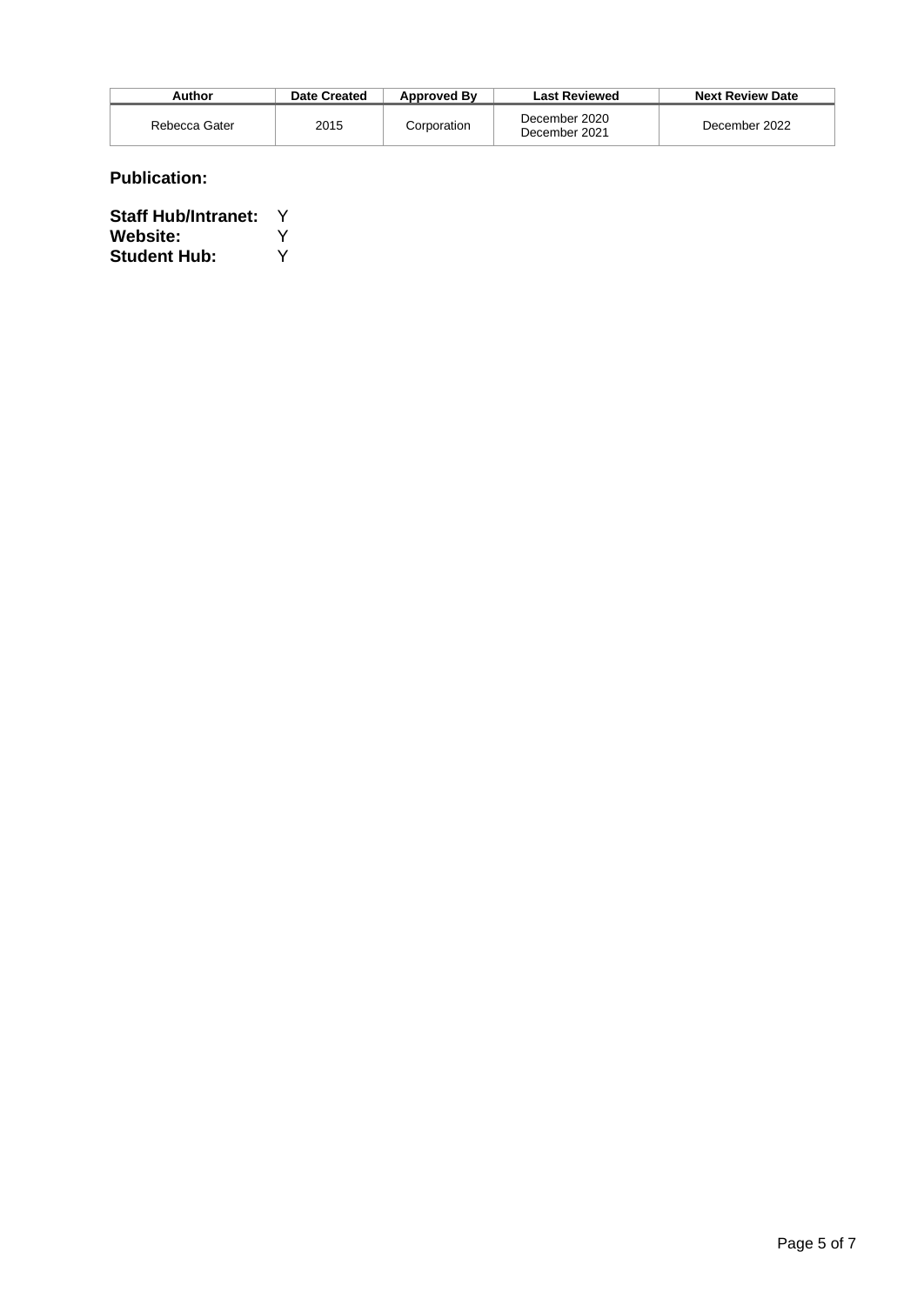## **Appendix 1 - Concerns and Complaints Form**

#### **If you need help to fill in this form please ask a member of College staff.**

This form can be made available in alternative formats such as large print/Braille. Please forward to: Quality Team, Solihull College & University Centre, Blossomfield Road, Solihull, B91 1SB. **Telephone:** 0121 678 7307 **email:** [quality@solihull.ac.uk](mailto:quality@solihull.ac.uk)

| Are you raising a:<br>(Please tick relevant box) | Does your Concern/Complaint relate to:      |  |
|--------------------------------------------------|---------------------------------------------|--|
| Concern                                          | <b>Solihull (Blossomfield or Woodlands)</b> |  |
| <b>Complaint</b>                                 | <b>Stratford</b>                            |  |

#### **1. Personal Details (If you are raising an issue on behalf of somebody else, please refer to the section 2).**

| Name:                       |               |              |              |  |
|-----------------------------|---------------|--------------|--------------|--|
| <b>Address:</b>             |               |              |              |  |
| <b>Telephone</b><br>Number: |               | <b>Email</b> |              |  |
| Date of Birth/ID<br>No.     |               |              |              |  |
| Course:                     |               |              |              |  |
| Are you a:                  |               |              |              |  |
| Learner                     | <b>Parent</b> | Employer     | <b>Other</b> |  |

#### **2. Representative Details**

| Name:                       |              |  |
|-----------------------------|--------------|--|
| <b>Address:</b>             |              |  |
| <b>Telephone</b><br>Number: | <b>Email</b> |  |

**Equality and Diversity Information -** Providing the following optional details helps us to make sure that all people are treated fairly.

| Age         |                     |                    |       |                      |  |
|-------------|---------------------|--------------------|-------|----------------------|--|
| Under<br>16 | $16 -$<br>4 O<br>۱O | $19 -$<br>つに<br>∠∪ | $25+$ | Prefer not<br>to say |  |

| <b>Disability</b> |    |  |                         | Gender |        |  |      |  |                         |  |
|-------------------|----|--|-------------------------|--------|--------|--|------|--|-------------------------|--|
| Y                 | IN |  | Prefer<br>not to<br>say |        | Female |  | Male |  | Prefer<br>not to<br>say |  |

| <b>Ethnicity</b>     |                         |                           |                       |         |  |
|----------------------|-------------------------|---------------------------|-----------------------|---------|--|
| Bangladeshi          | <b>Black</b><br>African | <b>Black</b><br>Caribbean | <b>Black</b><br>Other | Chinese |  |
| Indian               | Mixed<br>Race           | Other<br>Asian            | Pakistani             | White   |  |
| Prefer not<br>to say |                         |                           |                       |         |  |